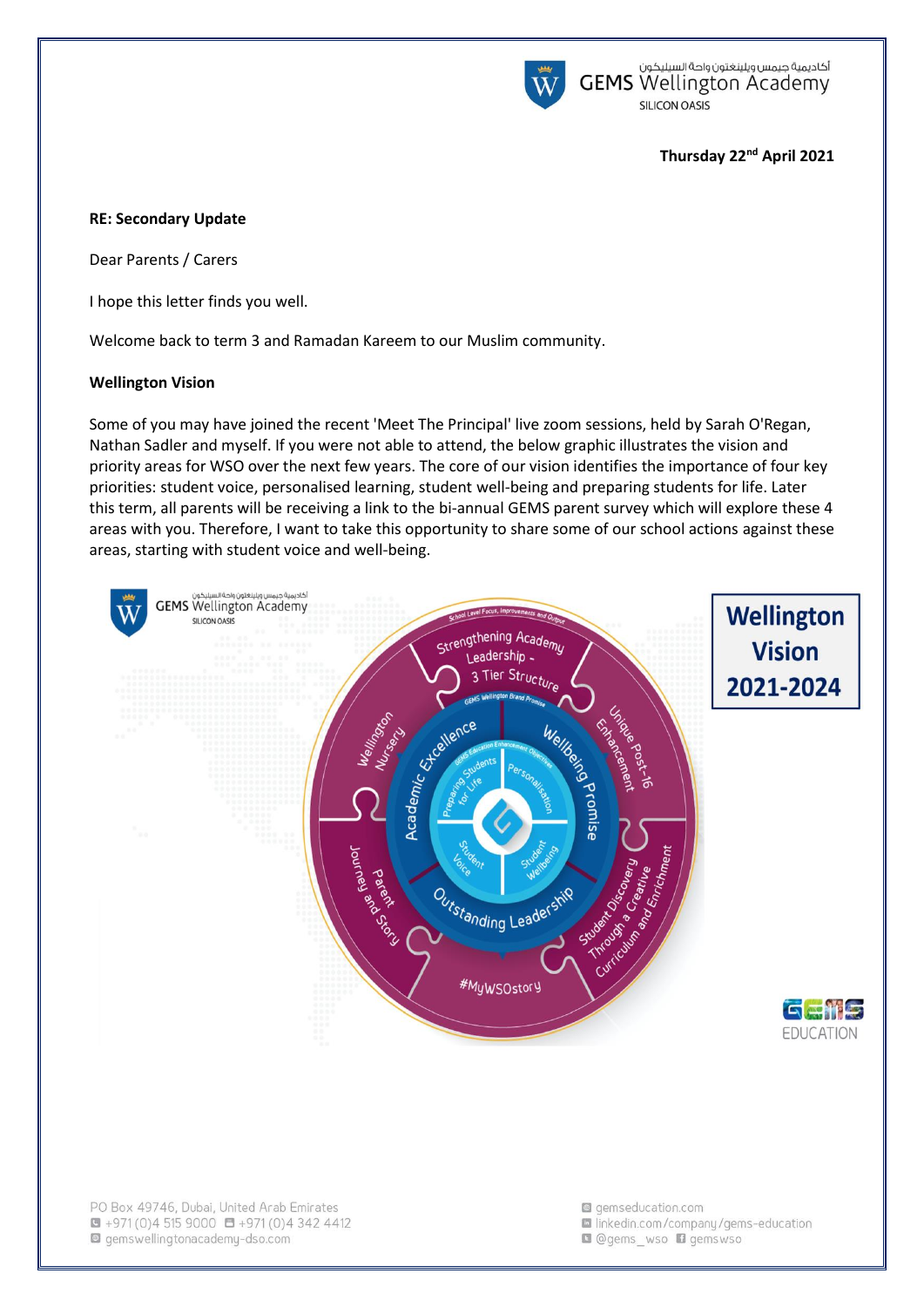

## **Student Voice**

Our student body 'talks' when they engage with the campaigning of their senior peers and vote for our Student Leaders, each year. Recently our Head Students – Tanaaz Sajith (Head Girl) and Parnika Srivastava (Deputy Head Girl), Hamza Shaikh (Head Boy) and Trish Shetty (Deputy Head Boy) addressed our Local Advisory Board. They will become a regular part of those meetings, adding their thoughts and perspectives to that decision-making group. They also met with Sarah O'Regan to discuss their plans and thoughts for the remainder of this year and beginning of 2021/22. We are keen to explore their thinking and see how that can enhance the student and WSO experience for all.

## **Student Wellbeing**

While we know student wellbeing is inherent in every action and every conversation at WSO, I wanted to highlight the incredible effort that staff went to, to create our recent PSHE Day. Using the PASS (Pupil Attitude to Self and School) data, the team put the spotlight on Learner Self Regard and Boosting Self Esteem.



Internal workshops created by these staff and students, supplemented by international and local speakers, including (L-R) *Jasmine Navarro*: UK-Trained, Dubai-based Teen, Youth and Family Coach. *Adam Farmer*: UK-born working from Sydney, Australia - Personal Development focused on transitioning teenagers to adulthood, *Dr Anna Grazia Lecca PhD*: Clinical Psychologist and founder of Dr Anna Wellbeing Resolution, *Mike Bartlett*: Education Consultant, Motivational Speaker for Youth, *Dr Dardari*: Head of Dept and Consultant Pediatrician, Fakeeh University Hospital



The day was a huge success and extremely well-received by students and staff alike.

g gemseducation.com la linkedin.com/company/gems-education **Q** @gems wso **Q** gemswso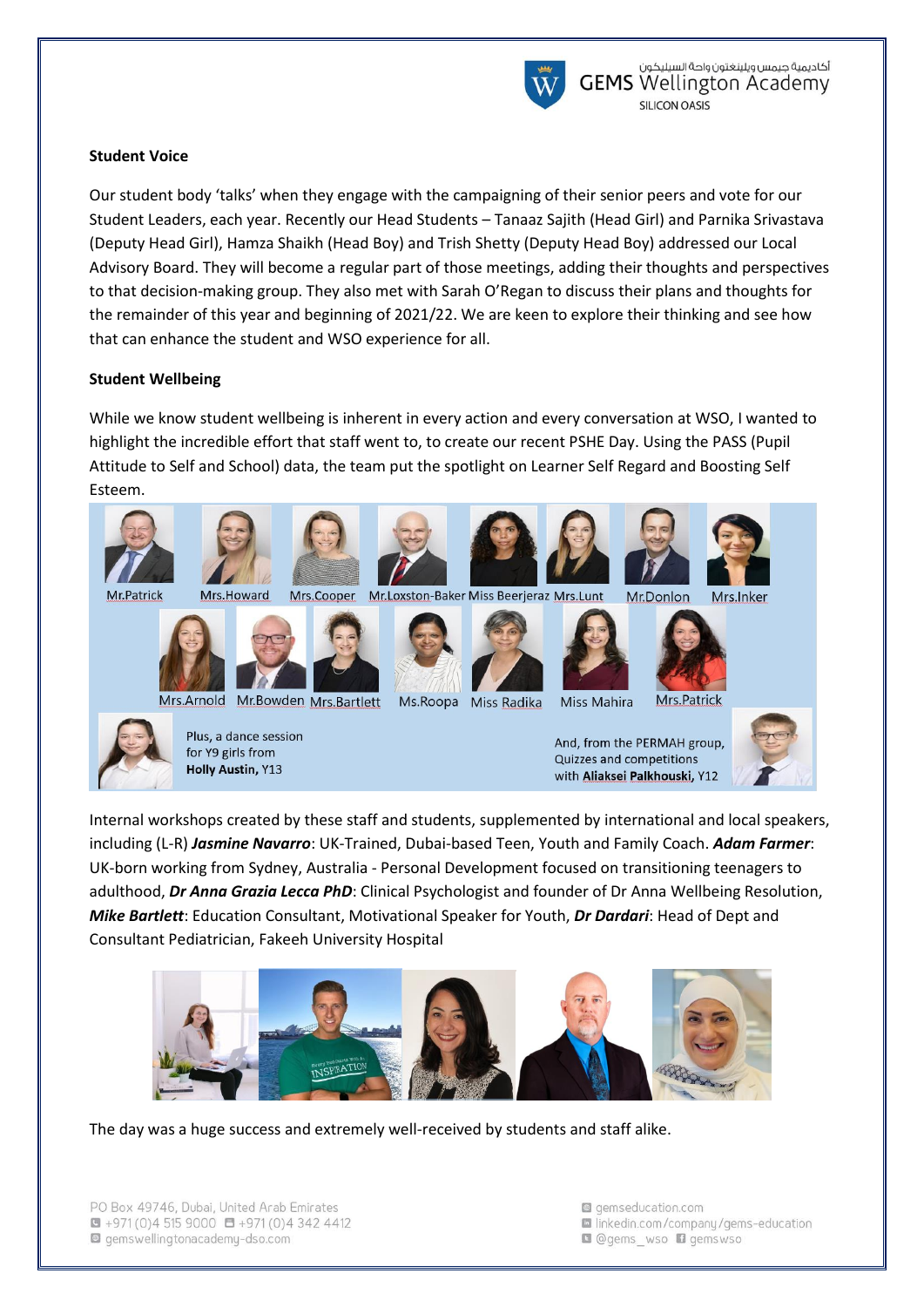

### **Year 11 and 13 Examinations**

We have known for a while that GCSE and A-Level examinations were not going to happen. You are all aware that recently the MoE/KHDA made a decision to cancel the IBDP Examinations also. Our thanks and admiration go to our students and families who have been impacted at this late stage. Our students were preparing to take these examinations right up until the moment when they were cancelled – a real credit to their commitment and perseverance. While this has been hugely unsettling, situations like this always highlight the resilience of our youth AND the skill and care of our staff. We continue to work hard for all our exam students to create the best possible picture for their School-Assessed Grades.

## **Medical update**

Since the start of the pandemic our teams have been working to ensure we implement the highest health and safety standards and take all of the necessary precautions to keep our community safe in line with guidance from the authorities. Unfortunately, this week in Secondary we have had two confirmed positive COVID-19 case in year 7 & Year 9, after receiving guidance from the DHA our teams have contacted any affected families. We as a community will continue to follow the health and safety protocols issued by the Authorities.

## **International Francophonie Day**

On this day where we celebrate the French Language, Our Modern Foreign Languages Department hosted a competition across the Academy where students danced to a famous French song. Included here is the [LINK](https://youtu.be/RsLM5zj0UT8) to the Wsik WSOk winners. It was fantastic to see the number of entries from all ages.

# **Re-enrolment for 2021/22 Academic Year**

Thank you to the significant number of families that have re-enrolled for 2021/22. We are looking forward to continuing the relationships and educational journey with you. Preparations for next year are well underway and we need to be placing students in classes and houses. We can only do this with those that are re-enrolled. We would appreciate your attention to this process. You may receive a phone call soon regarding this matter and if you have any questions please contact [s.christiansen\\_wso@gemsedu.com](mailto:s.christiansen_wso@gemsedu.com)

### **For your interest**

I have been remiss in recent times, not sharing reading with you – current articles and thinking related to education globally. This [article](https://www.weforum.org/agenda/2021/02/covid-19-pandemic-higher-education-online-resources-students-lecturers-learning-teaching?utm_source=twitter&utm_medium=social_scheduler&utm_term=COVID-19&utm_content=15/02/2021+14:00) highlights the fact that while COVID has been difficult and challenging for everyone, what emerges from such situations, is innovation, new thinking and new ways of being. Of course we might all have different perspectives on such things and there will be varying degrees of agreement and disagreement – the value is in our interaction about such thinking and what impact it might have on WSO and our students, your children.